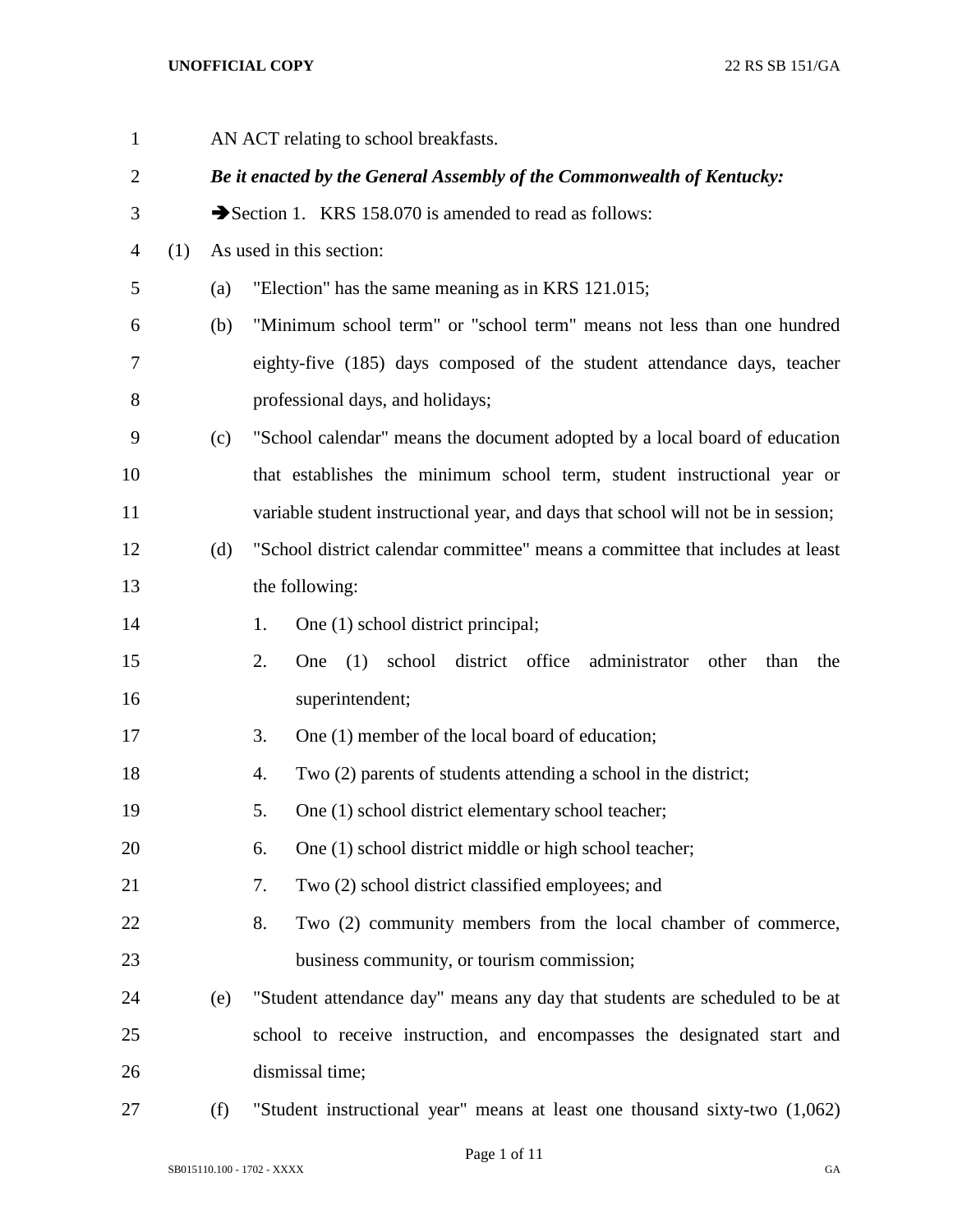- hours of instructional time for students delivered on not less than one hundred seventy (170) student attendance days;
- (g) "Teacher professional day" means any day teachers are required to report to work as determined by a local board of education, with or without the presence of students; and
- (h) "Variable student instructional year" means at least one thousand sixty-two (1,062) hours of instructional time delivered on the number of student attendance days adopted by a local board of education which shall be considered proportionally equivalent to one hundred seventy (170) student attendance days and calendar days for the purposes of a student instructional year, employment contracts that are based on the school term, service credit under KRS 161.500, and funding under KRS 157.350.
- (2) (a) [Beginning with the 2018-2019 school year, and each year thereafter, ]The local board of education, upon recommendation of the local school district superintendent, shall annually appoint a school district calendar committee to review, develop, and recommend school calendar options.
- (b) The school district calendar committee, after seeking feedback from school district employees, parents, and community members, shall recommend school calendar options to the local school district superintendent for presentation to the local board of education. The committee's recommendations shall comply with state laws and regulations and consider 22 the economic impact of the school calendar on the community and the state.
- (c) Prior to adopting a school calendar, the local board of education shall hear for discussion the school district calendar committee's recommendations and the recommendation of the superintendent at a meeting of the local board of education.
- 

(d) During a subsequent meeting of the local board of education, the local board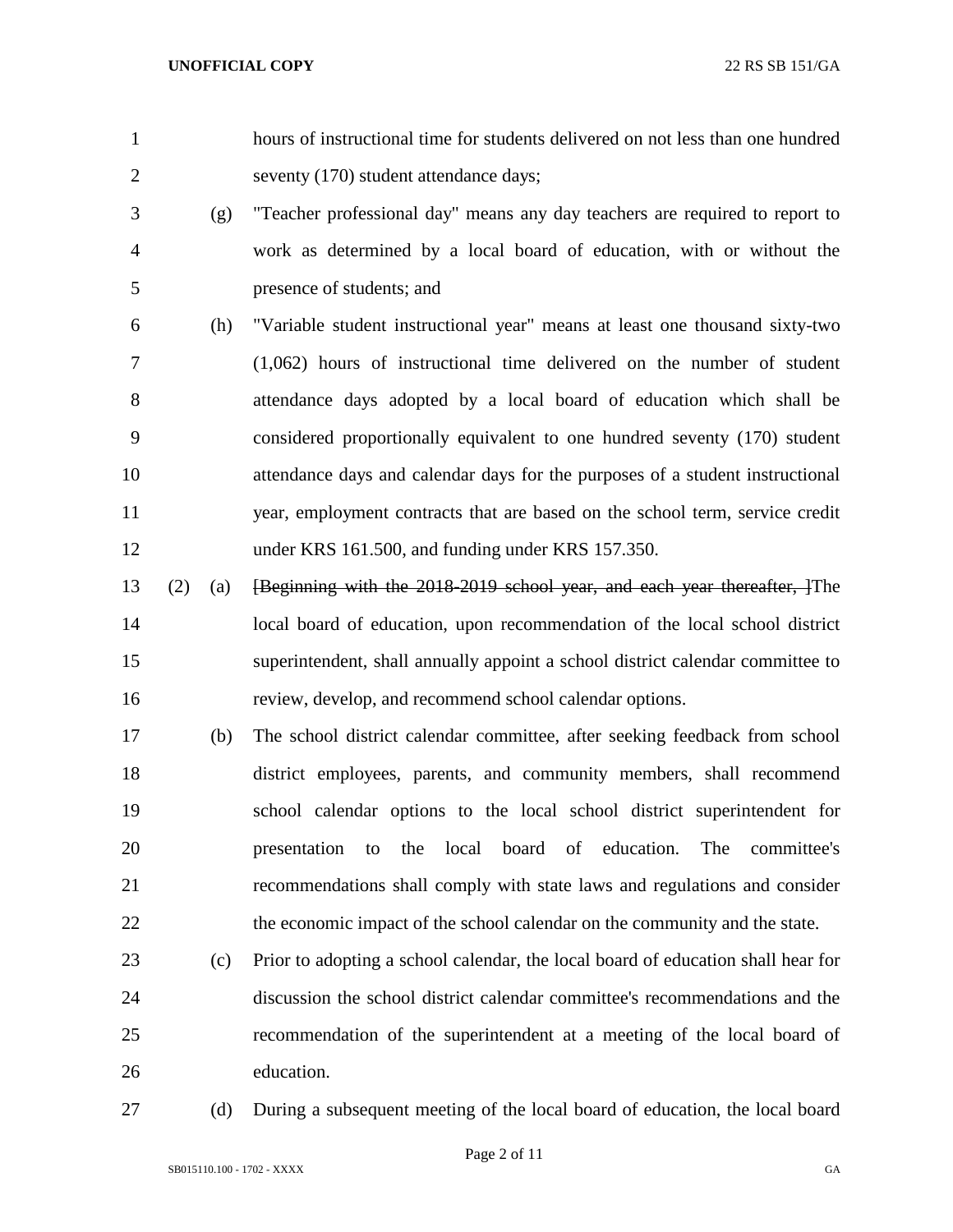shall adopt a school calendar for the upcoming school year that establishes the opening and closing dates of the school term, beginning and ending dates of each school month, student attendance days, and days on which schools shall be dismissed. The local board may schedule days for breaks in the school calendar that shall not be counted as a part of the minimum school term.

- (e) For local board of education meetings described in paragraphs (c) and (d) of this subsection, if the meeting is a regular meeting, notice shall be given to media outlets that have requests on file to be notified of special meetings stating the date of the regular meeting and that one (1) of the items to be considered in the regular meeting will be the school calendar. The notice shall be sent at least twenty-four (24) hours before the regular meeting. This requirement shall not be deemed to make any requirements or limitations relating to special meetings applicable to the regular meeting.
- (f) [Beginning with the 2018-2019 school year, and each year thereafter, ]A local school board of education that adopts a school calendar with the first student attendance day in the school term starting no earlier than the Monday closest to August 26 may use a variable student instructional year. Districts may set the length of individual student attendance days in a variable student instructional schedule, but no student attendance day shall contain more than seven (7) hours of instructional time unless the district submitted and received approval from the commissioner of education for an innovative alternative calendar.
- (3) (a) Each local board of education shall use four (4) days of the minimum school term for professional development and collegial planning activities for the professional staff without the presence of students pursuant to the requirements of KRS 156.095. At the discretion of the superintendent, one (1) day of professional development may be used for district-wide activities and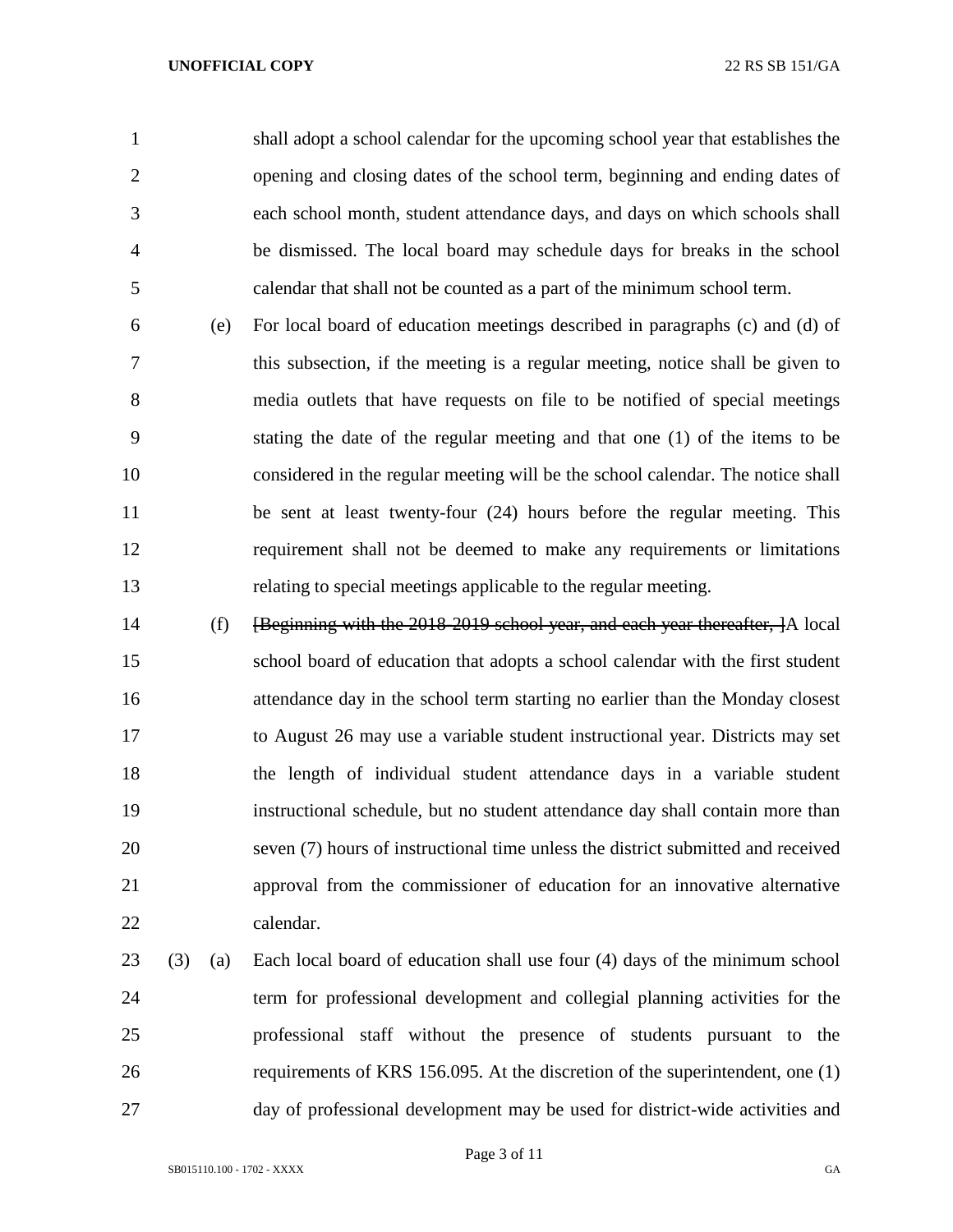| $\mathbf{1}$   | for training that is mandated by federal or state law. The use of three (3) days  |
|----------------|-----------------------------------------------------------------------------------|
| $\mathbf{2}$   | shall be planned by each school council, except that the district is encouraged   |
| 3              | to provide technical assistance and leadership to school councils to maximize     |
| $\overline{4}$ | existing resources and to encourage shared planning.                              |
| 5<br>(b)       | At least one (1) hour of self-study review of seizure disorder materials shall be |
| 6              | required for all principals, guidance counselors, and teachers hired after July   |
| 7              | 1, 2019.                                                                          |
| 8<br>(c)       | A local board may approve a school's flexible professional development<br>1.      |
| 9              | plan that permits teachers or other certified personnel within a school to        |
| 10             | participate in professional development activities outside the days               |
| 11             | scheduled in the school calendar or the regularly scheduled hours in the          |
| 12             | school work day and receive credit towards the four (4) day professional          |
| 13             | development requirement within the minimum one hundred eighty-five                |
| 14             | (185) days that a teacher shall be employed.                                      |
| 15             | 2.<br>A flexible schedule option shall be reflected in the school's professional  |
| 16             | development component within the school improvement plan and                      |
| 17             | approved by the local board. Credit for approved professional                     |
| 18             | development activities may be accumulated in periods of time other than           |
| 19             | full day segments.                                                                |
| 20             | 3.<br>No teacher or administrator shall be permitted to count participation in a  |
| 21             | professional development activity under the flexible schedule option              |
| 22             | unless the activity is related to the teacher's classroom assignment and          |
| 23             | content area, or the administrator's job requirements, or is required by          |
| 24             | the school improvement plan, or is tied to the teacher's or the                   |
| 25             | administrator's individual growth plan. The supervisor shall give prior           |
| 26             | approval and shall monitor compliance with the requirements of this               |
| 27             | paragraph. In the case of teachers, a professional development                    |

Page 4 of 11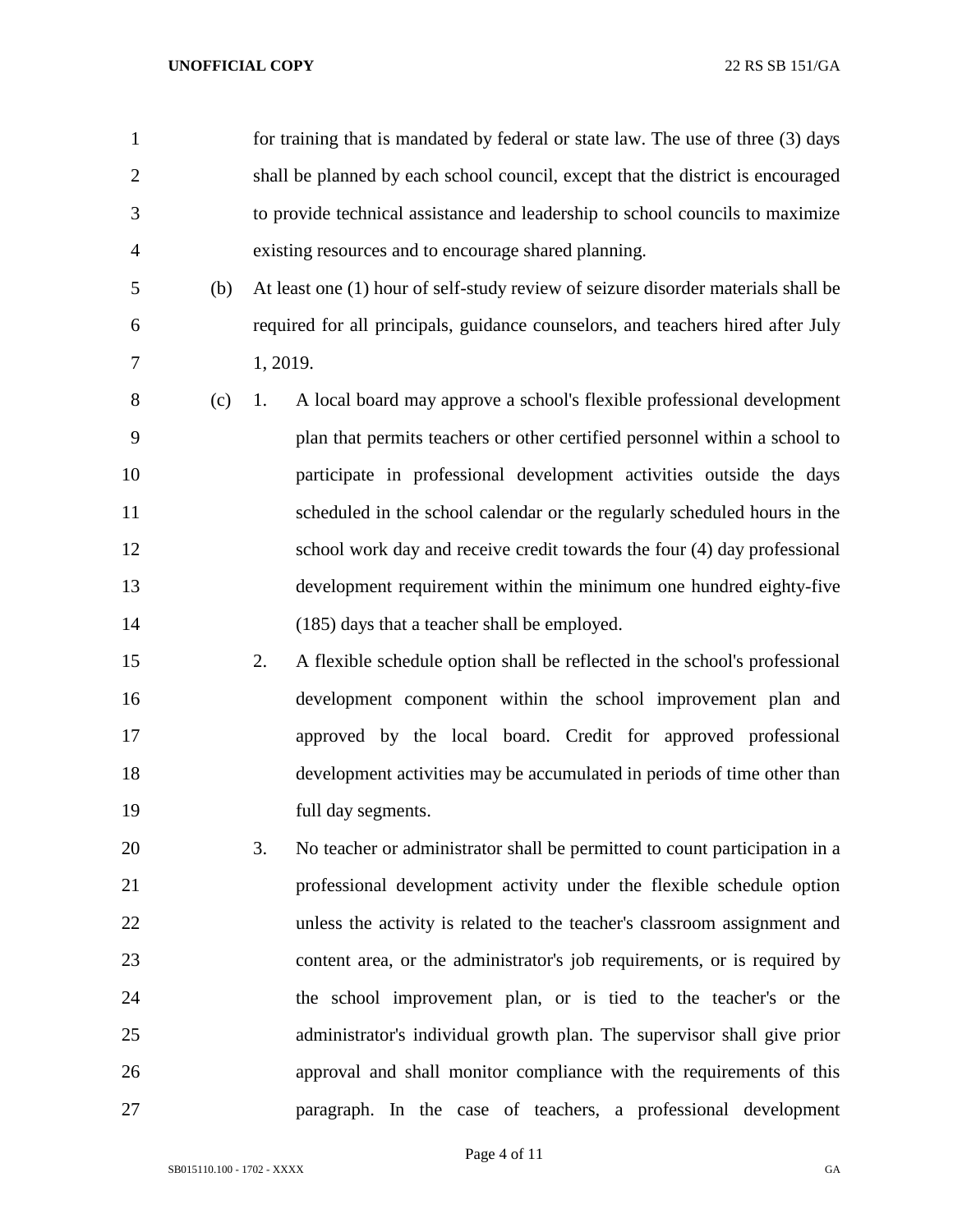| $\mathbf{1}$   |     |     | committee or the school council by council policy may be responsible               |
|----------------|-----|-----|------------------------------------------------------------------------------------|
| $\overline{2}$ |     |     | for reviewing requests for approval.                                               |
| 3              |     | (d) | The local board of each school district may use up to a maximum of four $(4)$      |
| $\overline{4}$ |     |     | days of the minimum school term for holidays; provided, however, any               |
| 5              |     |     | holiday which occurs on Saturday may be observed on the preceding Friday.          |
| 6              |     | (e) | Each local board may use two (2) days for planning activities without the          |
| 7              |     |     | presence of students.                                                              |
| 8              |     | (f) | Each local board may close schools for the number of days deemed necessary         |
| 9              |     |     | for:                                                                               |
| 10             |     |     | National or state emergency or mourning when proclaimed by the<br>1.               |
| 11             |     |     | President of the United States or the Governor of the Commonwealth of              |
| 12             |     |     | Kentucky;                                                                          |
| 13             |     |     | Local emergency which would endanger the health or safety of children;<br>2.       |
| 14             |     |     | and                                                                                |
| 15             |     |     | Mourning when so designated by the local board of education and<br>3.              |
| 16             |     |     | approved by the Kentucky Board of Education upon recommendation of                 |
| 17             |     |     | the commissioner of education.                                                     |
| 18             | (4) | (a) | The Kentucky Board of Education, upon recommendation of the                        |
| 19             |     |     | commissioner of education, shall adopt administrative regulations governing        |
| 20             |     |     | the use of student attendance days as a result of a local emergency, as            |
| 21             |     |     | described in subsection $(3)(f)2$ . of this section, and regulations setting forth |
| 22             |     |     | the guidelines and procedures to be observed for the approval of waivers from      |
| 23             |     |     | the requirements of a student instructional year in subsection $(1)(f)$ of this    |
| 24             |     |     | section for districts that wish to adopt innovative instructional calendars, or    |
| 25             |     |     | for circumstances that would create extreme hardship.                              |
| 26             |     | (b) | If a local board of education amends its school calendar after its adoption due    |
| 27             |     |     | to an emergency, it may lengthen or shorten any remaining student attendance       |

Page 5 of 11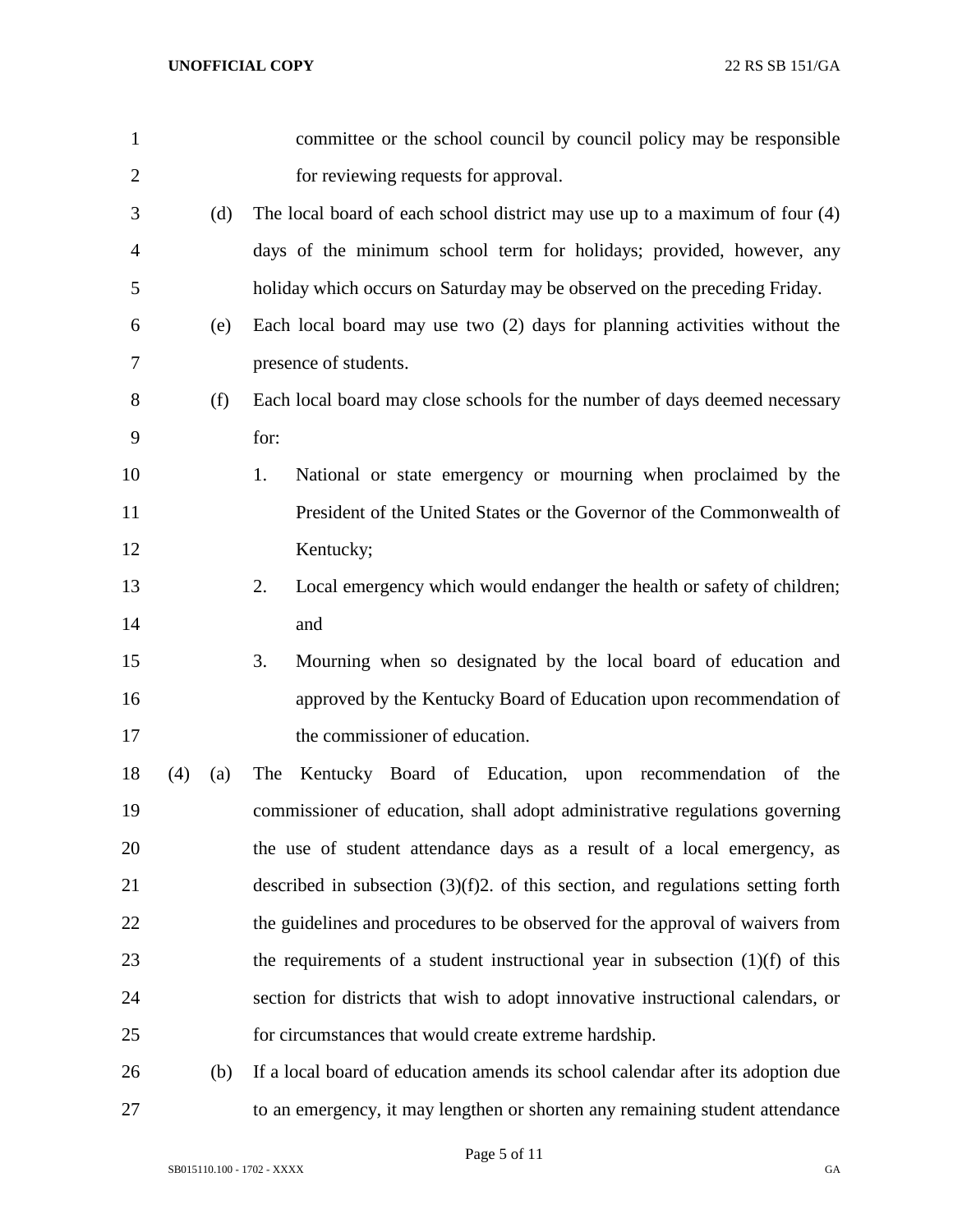| $\mathbf{1}$   |     |     |    | days by thirty (30) minutes or more, as it deems necessary, provided the             |
|----------------|-----|-----|----|--------------------------------------------------------------------------------------|
| $\overline{2}$ |     |     |    | amended calendar complies with the requirements of a student instructional           |
| 3              |     |     |    | year in subsection $(1)(f)$ of this section or a variable student instructional year |
| $\overline{4}$ |     |     |    | in subsection $(1)(h)$ of this section. No student attendance day shall contain      |
| 5              |     |     |    | more than seven (7) hours of instructional time unless the district submitted        |
| 6              |     |     |    | and received approval from the commissioner of education for an innovative           |
| 7              |     |     |    | alternative calendar.                                                                |
| 8              | (5) | (a) | 1. | In setting the school calendar, school may be closed for two $(2)$                   |
| 9              |     |     |    | consecutive days for the purpose of permitting professional school                   |
| 10             |     |     |    | employees to attend statewide professional meetings.                                 |
| 11             |     |     | 2. | These two (2) days for statewide professional meetings may be                        |
| 12             |     |     |    | scheduled to begin with the first Thursday after Easter, or upon request             |
| 13             |     |     |    | of the statewide professional education association having the largest               |
| 14             |     |     |    | paid membership, the commissioner of education may designate                         |
| 15             |     |     |    | alternate dates.                                                                     |
| 16             |     |     | 3. | If schools are scheduled to operate during days designated for the                   |
| 17             |     |     |    | statewide professional meeting, the school district shall permit                     |
| 18             |     |     |    | employees who are delegates to attend as compensated professional                    |
| 19             |     |     |    | leave time and shall employ substitute teachers in their absence.                    |
| 20             |     |     | 4. | The commissioner of education shall designate one (1) additional day                 |
| 21             |     |     |    | during the school year when schools may be closed to permit                          |
| 22             |     |     |    | professional school employees to participate in regional or district                 |
| 23             |     |     |    | professional meetings.                                                               |
| 24             |     |     | 5. | These three (3) days so designated for attendance at professional                    |
| 25             |     |     |    | meetings may be counted as a part of the minimum school term.                        |
| 26             |     | (b) | 1. | If any school in a district is used as a polling place, the school district          |
| 27             |     |     |    | shall be closed on the day of the election, and those days may be used               |

Page 6 of 11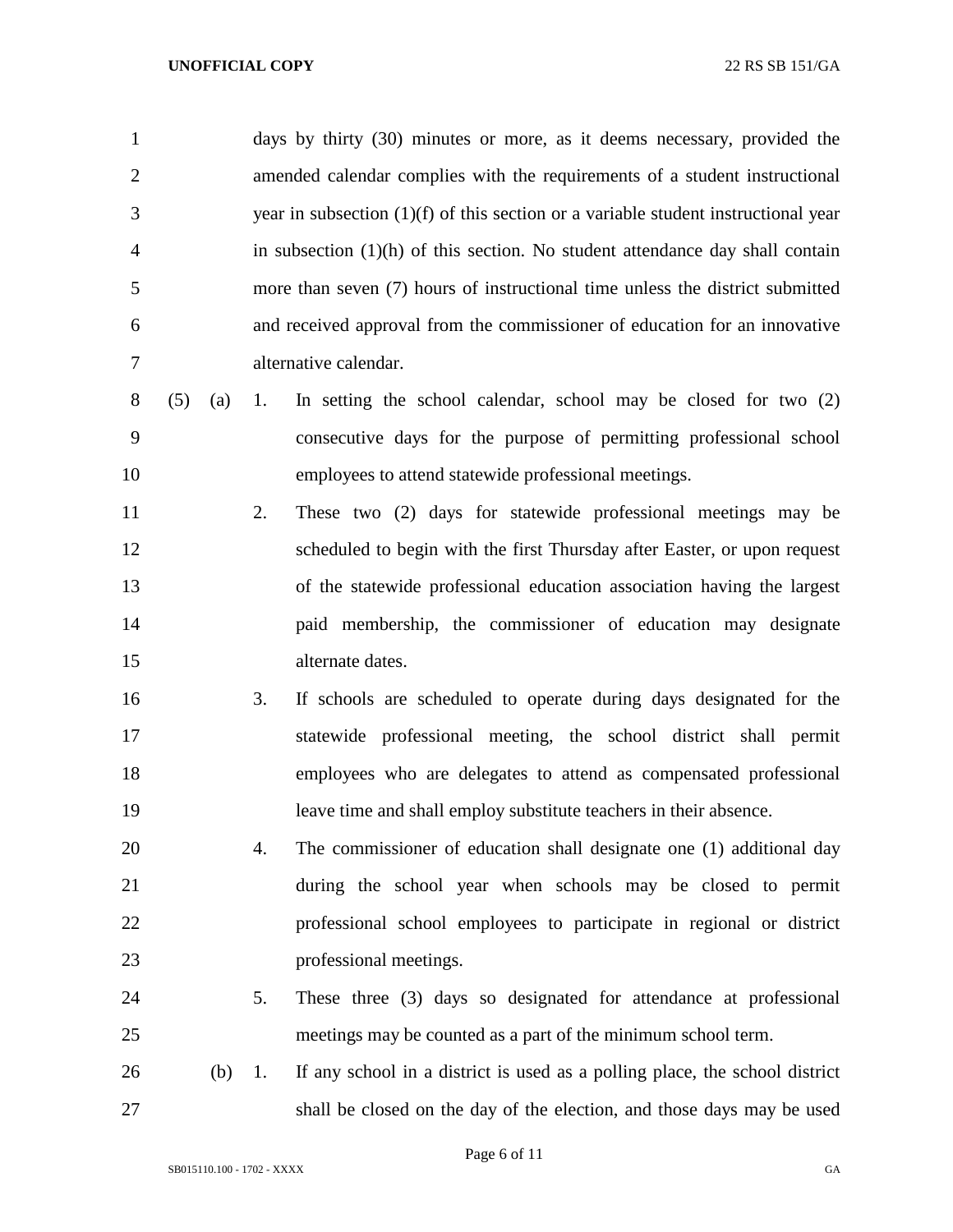| $\mathbf{1}$   |     |     | for professional development activities, professional meetings, or               |
|----------------|-----|-----|----------------------------------------------------------------------------------|
| $\overline{2}$ |     |     | parent-teacher conferences.                                                      |
| 3              |     |     | 2.<br>A district may be open on the day of an election if no school in the       |
| $\overline{4}$ |     |     | district is used as a polling place.                                             |
| 5              |     | (c) | All schools shall be closed on the third Monday of January in observance of      |
| 6              |     |     | the birthday of Martin Luther King, Jr. Districts may:                           |
| 7              |     |     | 1.<br>Designate the day as one $(1)$ of the four $(4)$ holidays permitted under  |
| 8              |     |     | subsection $(3)(d)$ of this section; or                                          |
| 9              |     |     | 2.<br>Not include the day in the minimum school term specified in subsection     |
| 10             |     |     | $(1)$ of this section.                                                           |
| 11             | (6) | (a) | The Kentucky Board of Education, or the organization or agency designated        |
| 12             |     |     | by the board to manage interscholastic athletics, shall be encouraged to         |
| 13             |     |     | schedule athletic competitions outside the regularly scheduled student           |
| 14             |     |     | attendance day.                                                                  |
| 15             |     | (b) | [Beginning with the 2009-2010 school year, ]Any member of a school-              |
| 16             |     |     | sponsored interscholastic athletic team who competes in a regional               |
| 17             |     |     | tournament or state tournament sanctioned by the Kentucky Board of               |
| 18             |     |     | Education, or the organization or agency designated by the board to manage       |
| 19             |     |     | interscholastic athletics, and occurring on a regularly scheduled student        |
| 20             |     |     | attendance day may be counted present at school on the date or dates of the      |
| 21             |     |     | competition, as determined by local board policy, for a maximum of two (2)       |
| 22             |     |     | days per student per year. The student shall be expected to complete any         |
| 23             |     |     | assignments missed on the date or dates of the competition.                      |
| 24             |     | (c) | The school attendance record of any student for whom paragraph (b) of this       |
| 25             |     |     | subsection applies shall indicate that the student was in attendance on the date |
| 26             |     |     | or dates of competition.                                                         |
|                |     |     |                                                                                  |

(7) Students applying for excused absence for attendance at the Kentucky State Fair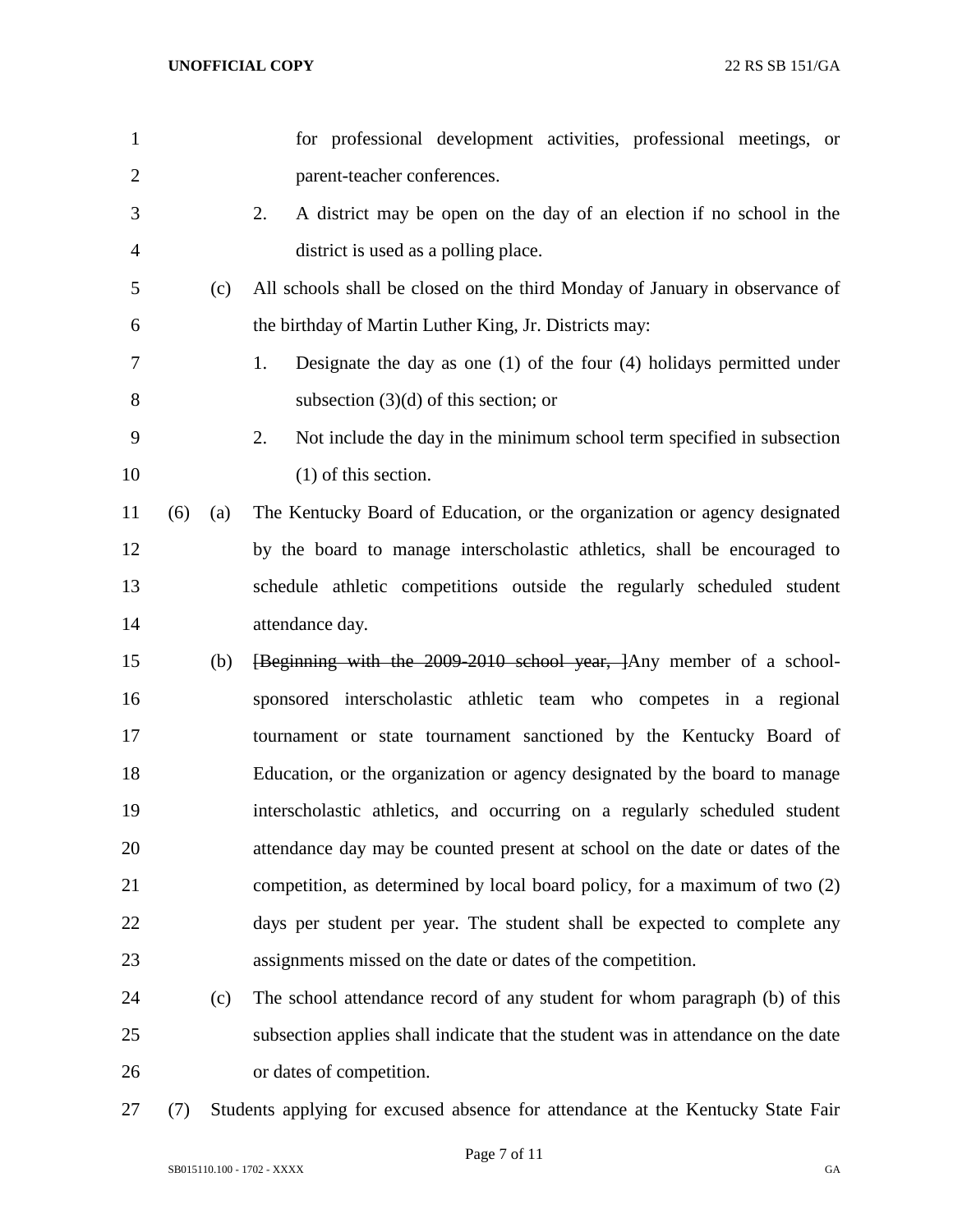shall be granted one (1) day of excused absence.

 (8) Schools shall provide continuing education for those students who are determined to need additional time to achieve the outcomes defined in KRS 158.6451, and schools shall not be limited to the minimum school term in providing this education. Continuing education time may include extended days, extended weeks, or extended years. A local board of education may adopt a policy requiring its students to participate in continuing education. The local policy shall set out the conditions under which attendance will be required and any exceptions which are provided. The Kentucky Board of Education shall promulgate administrative regulations establishing criteria for the allotment of grants to local school districts and shall include criteria by which the commissioner of education may approve a district's request for a waiver to use an alternative service delivery option, including providing services during the student attendance day on a limited basis. These grants shall be allotted to school districts to provide instructional programs for pupils who are identified as needing additional time to achieve the outcomes defined in KRS 158.6451. A school district that has a school operating a model early reading program under KRS 158.792 may use a portion of its grant money as part of the matching funds to provide individualized or small group reading instruction to qualified students outside of the regular classroom during the student attendance day.

 (9) Notwithstanding any other statute, each school term shall include no less than the equivalent of the student instructional year in subsection (1)(f) of this section, or a variable student instructional year in subsection (1)(h) of this section, except that the commissioner of education may grant up to the equivalent of ten (10) student attendance days for school districts that have a nontraditional instruction plan approved by the commissioner of education on days when the school district is closed for health or safety reasons. The district's plan shall indicate how the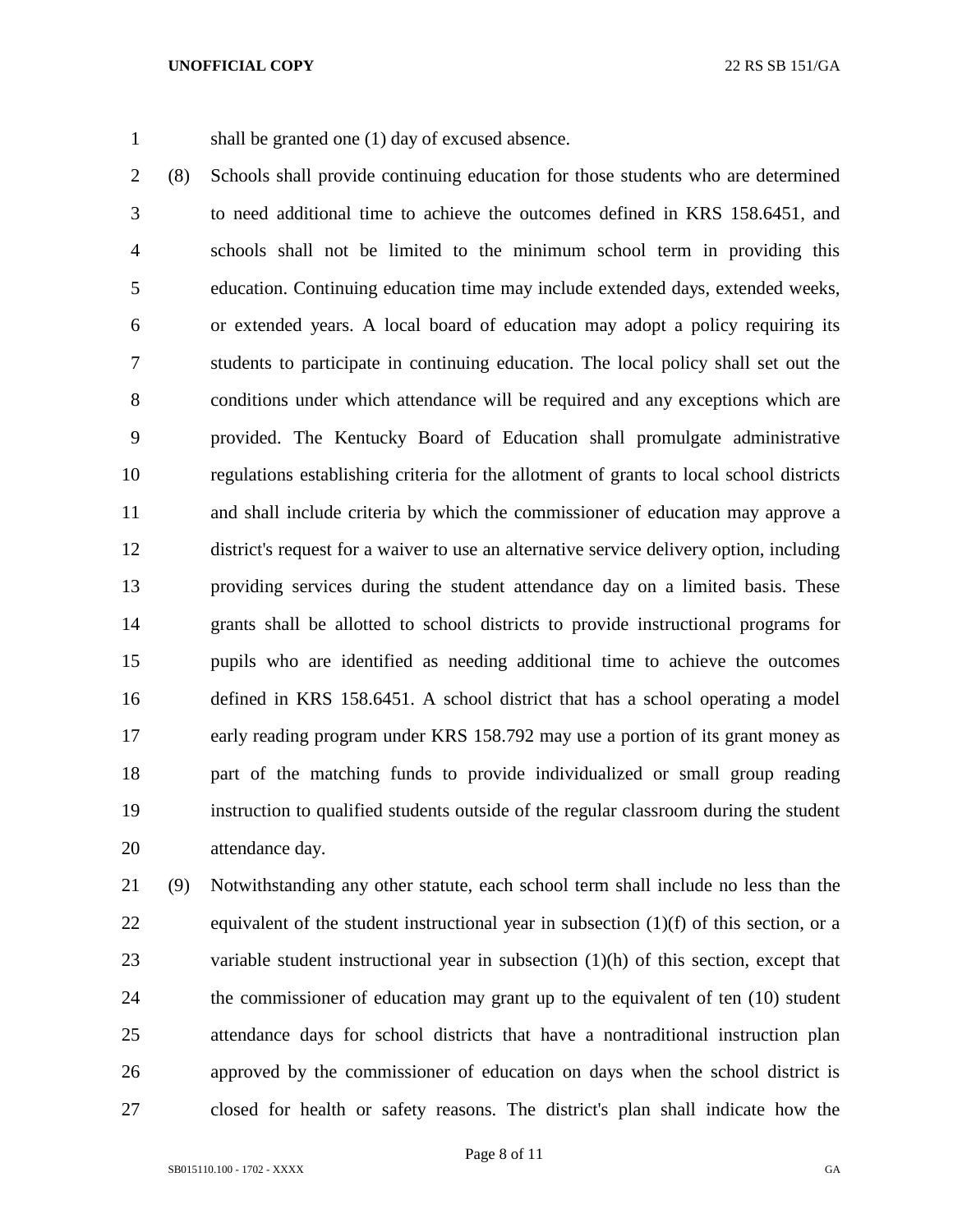nontraditional instruction process shall be a continuation of learning that is occurring on regular student attendance days. Instructional delivery methods, including the use of technology, shall be clearly delineated in the plan. Average daily attendance for purposes of Support Education Excellence in Kentucky program funding during the student attendance days granted shall be calculated in compliance with administrative regulations promulgated by the Kentucky Board of Education.

8 (10) **[By December 31, 2018, ]**The Kentucky Board of Education shall promulgate 9 administrative regulations<del> to be effective beginning with the 2019-2020 school</del> 10 yearl to prescribe the conditions and procedures for districts to be approved for the nontraditional instruction program. Administrative regulations promulgated by the board under this section shall specify:

(a) The application, plan review, approval, and amendment process;

 (b) Reporting requirements for districts approved for the program, which may include but are not limited to examples of student work, lesson plans, teacher work logs, and student and teacher participation on nontraditional instruction days. Documentation to support the use of nontraditional instruction days shall include clear evidence of learning continuation;

 (c) Timelines for initial approval as a nontraditional instruction district, length of approval, the renewal process, and ongoing evaluative procedures required of 21 the district;

 (d) Reporting and oversight responsibilities of the district and the Kentucky Department of Education, including the documentation required to show clear evidence of learning continuation during nontraditional instruction days; and

(e) Other components deemed necessary to implement this section.

 (11) Notwithstanding the provisions of KRS 158.060(3) and the provisions of subsection (2) of this section, a school district shall arrange bus schedules so that all buses

Page 9 of 11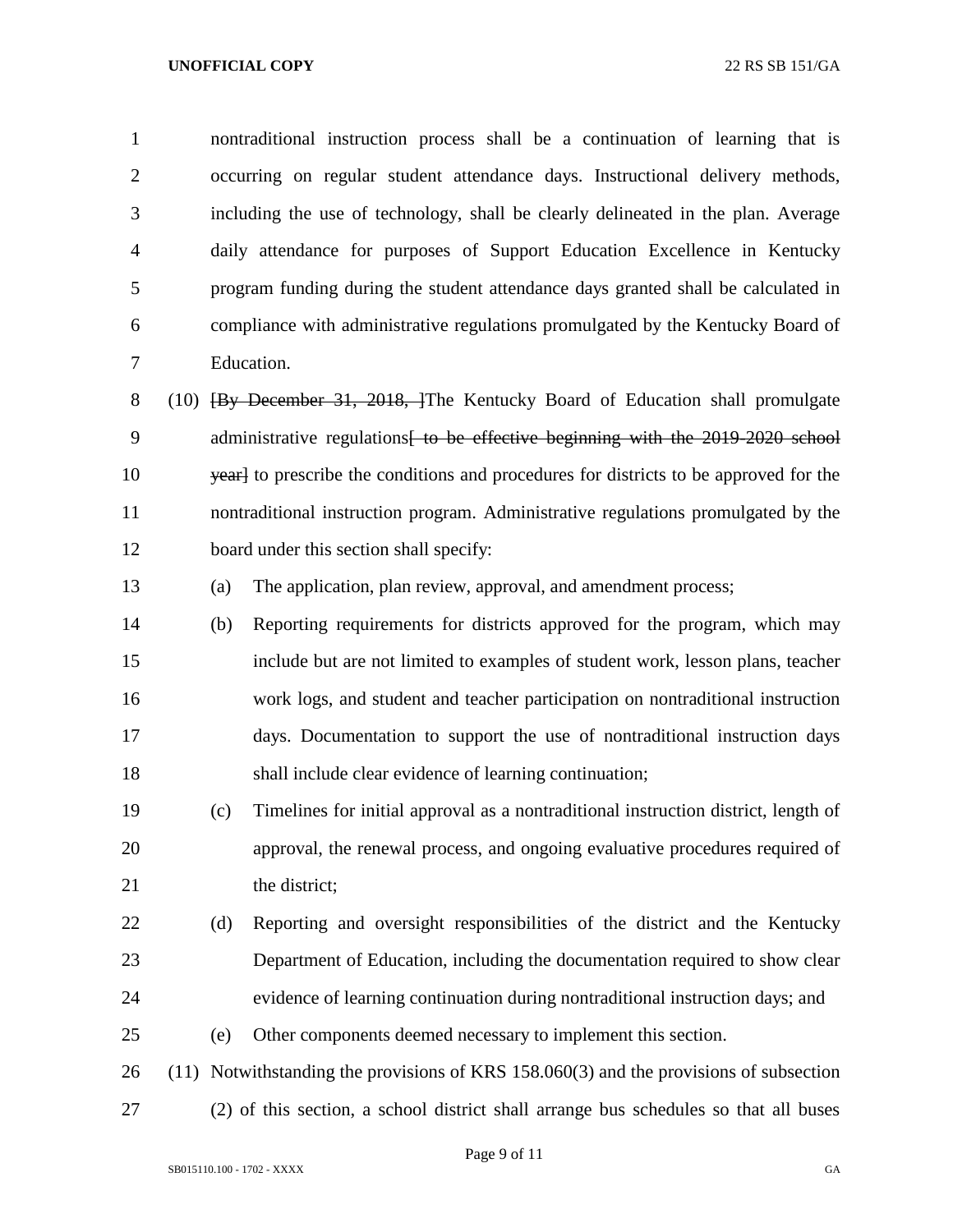arrive in sufficient time to provide breakfast prior to the beginning of the student attendance day. [In the event of an unforeseen bus delay, ]The *superintendent of a school district*[administrator of a school] that participates in the Federal School Breakfast Program may *also* authorize up to fifteen (15) minutes of the student attendance day<del> if necessary</del> to provide the opportunity for children to eat breakfast *during instructional time*[not to exceed eight (8) times during the school year within a school building].

- (12) Notwithstanding any other statute to the contrary, the following provisions shall apply to a school district that misses student attendance days due to emergencies, including weather-related emergencies:
- (a) A certified school employee shall be considered to have fulfilled the minimum one hundred eighty-five (185) day contract with a school district under KRS 157.350 and shall be given credit for the purpose of calculating service credit for retirement under KRS 161.500 for certified school personnel if:
- 1. State and local requirements under this section are met regarding the equivalent of the number and length of student attendance days, teacher professional days, professional development days, holidays, and days for planning activities without the presence of students; and
- 2. The provisions of the district's school calendar to make up student attendance days missed due to any emergency, as approved by the Kentucky Department of Education when required, including but not limited to a provision for additional instructional time per day, are met.
- (b) Additional time worked by a classified school employee shall be considered as equivalent time to be applied toward the employee's contract and calculation of service credit for classified employees under KRS 78.615 if:
- 1. The employee works for a school district with a school calendar approved by the Kentucky Department of Education that contains a

Page 10 of 11